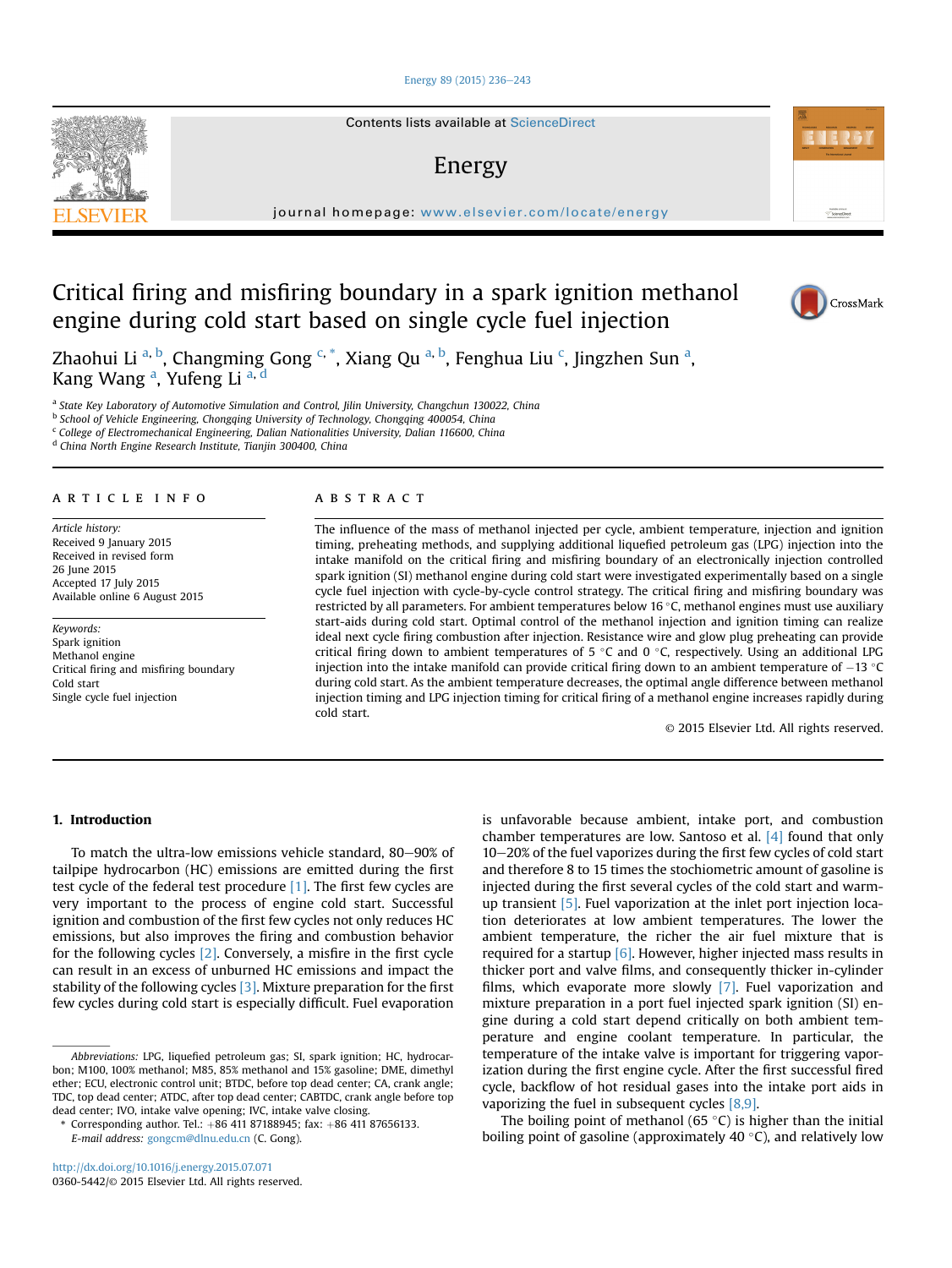vapor pressure and high latent heat of vaporization of methanol may cause cold start difficulties for an SI methanol engine compared to a gasoline engine [\[10,11\]](#page--1-0). Dhaliwai et al. [\[12\]](#page--1-0) found that 100% methanol (M100) is particularly difficult for cold starts at temperatures below approximately 15  $\degree$ C. A mixture of 85% methanol and 15% gasoline (M85) is often used to partially alleviate the cold start problems of M100. There has been much research undertaken to address the problem of cold start of alcohol (methanol or ethanol) engines and expand their firing boundary  $[13-18]$  $[13-18]$ . Kabasin et al. [\[16\]](#page--1-0) reported the use of heated injectors for ethanol cold starts. They found these offered a practical means to increase the temperature of injected ethanol. Engines equipped with heated injector systems have exhibited robust and fast E100 (100% ethanol) cold starts down to ambient temperatures of  $-5$  °C without gasoline assistance. Liang et al. [\[19\]](#page--1-0) investigated the combustion and emissions performance of dimethyl ether (DME) enriched methanol at idle conditions to widen the operational range and improve the performance of SI methanol engines. They found that since DME vaporizes and ignites at lower temperatures, it could provide almost instantaneous vaporization in air when injected into the intake ports and realize low temperature combustion.

Previous research has concentrated on SI engines fueled with gasoline, LPG, DME, gasoline/methanol, or gasoline/ethanol blends during cold start  $[20-25]$  $[20-25]$ , with little work on methanol alone [\[26,27\]](#page--1-0). Almost no research has focused on the critical firing boundary of an SI methanol engine during cold start. Therefore, this work concentrates on investigating the critical firing and misfiring boundary of SI methanol engines during cold start based on a single cycle fuel injection strategy. The main aim of this study is to provide an effective method to extend the critical firing boundary of SI methanol engines during cold start. The results will be helpful to understand and expand the cold start critical firing and misfiring behaviors and boundaries, and improve HC emissions of SI methanol engines.

#### 2. Experiment system and procedure

The test engine was a single-cylinder, four-stroke, electronically controlled SI methanol engine with intake manifold fuel injection, with technical specifications listed in Table 1, and the schematic of the engine layout shown in [Fig. 1.](#page--1-0)

An air heater was fixed onto the front of the intake manifold, and a methanol heater was fixed on the outer surface of the methanol tank. A resistance wire heater was fixed on the outer surface of the intake manifold, and a glow plug heater was fixed in the intake manifold plenum. The effect of the glow plug surface on injected methanol was very small. To prevent injected methanol combustion on the glow plug, the glow plug surface was covered with a copper sleeve, ensuring the surface temperature of the glow plug remained below the methanol auto-ignition temperature. Incylinder pressure was measured using a Kistler-6125B

Table 1

piezoelectric transducer (0-25 MPa range, 150 pc/MPa accuracy) coupled to a WDF-3 charge amplifier. Instantaneous engine speed was determined by an optical shaft encoder. The temperatures of air, methanol, intake manifold, and glow plug surface were measured with a K type thermocouple. The injection pulse width of methanol and LPG, ignition timing, and injection timing of methanol and LPG were controlled by an electronic control unit (ECU) developed in-house. The mass of methanol and LPG injected per cycle was calculated from the injection pulse width and nozzle flow characteristics of the methanol and LPG injectors. In-cylinder pressure and instantaneous engine speed were recorded synchronously by a multichannel data acquisition card (PLC-8018HG). The uncertainties of some measured and calculated parameters are shown in [Table 2.](#page--1-0)

Methanol used in the test was industrial grade with purity above 99.9%. The LPG was composed of 49% propane, 15% butane, 21% isobutene, 8% dimethyl-propylene, 5% butadiene, and other components (mass percentages). The main fuel properties of methanol and LPG are shown in [Table 3](#page--1-0). The methanol and additional LPG were injected at constant fuel pressures of 0.3 MPa and 0.14 MPa, respectively.

For ambient temperatures below 16 $\degree$ C, the following auxiliary start-aids were assessed:

- (1) Air preheating to 26  $\degree$ C.
- (2) Methanol preheating to 50 $\degree$ C.
- (3) Resistance wire preheating, heating the intake manifold surface to 45 °C.
- (4) Glow plug preheating, heating the surface of the glow plug to approximately 400 $\degree$ C.
- (5) Additional LPG injected into the intake manifold.

The ECU also controlled the electric motor to crank the SI methanol engine. The engine was always started from piston position of approximately  $300^\circ$  crank angle before top dead center (CABTDC) of the compression stroke. The cycle where to engine started rotation was defined as the first cycle, and methanol (and additional LPG during that trial) were injected in the first cycle based on a single cycle fuel injection strategy. The  $0^\circ$  crank angle (CA) for ignition, methanol injection, and LPG injection timing corresponded to top dead center (TDC) of the first cycle in the compression stroke.

The combined in-cylinder pressure and instantaneous engine speed was used to determine the critical firing or misfiring boundary of during cold starting. Using in-cylinder pressure or instantaneous engine speed alone cannot accurately determine this boundary. [Figs. 2 and 3](#page--1-0) show the in-cylinder pressures and instantaneous engine speed histories for critical firing and misfiring during cold start.

A single cycle fuel injection strategy was employed during the cold start experiments. Due to differences in the characteristics of methanol and LPG evaporation, when additional LPG injection

| Engine specifications.                          |            |
|-------------------------------------------------|------------|
| Bore (mm)                                       | 52.4       |
| Stroke (mm)                                     | 57.8       |
| Displacement $\rm (cm^3)$                       | 125        |
| Compression ratio                               | 10.55:1    |
| Maximum power/speed (kW/rpm)                    | 6.5/7500   |
| Maximum torque/speed (Nm/rpm)                   | 9/6000     |
| Cooling system                                  | Air cooled |
| Intake valve opening (IVO) (°CABTDC)            | 15         |
| Intake valve closing (IVC) (°CAABDC)            | 35         |
| Exhaust valve opening (EVO) (°CABBDC)           | 35         |
| Exhaust valve closing (EVC) ( $\degree$ CAATDC) | 15         |